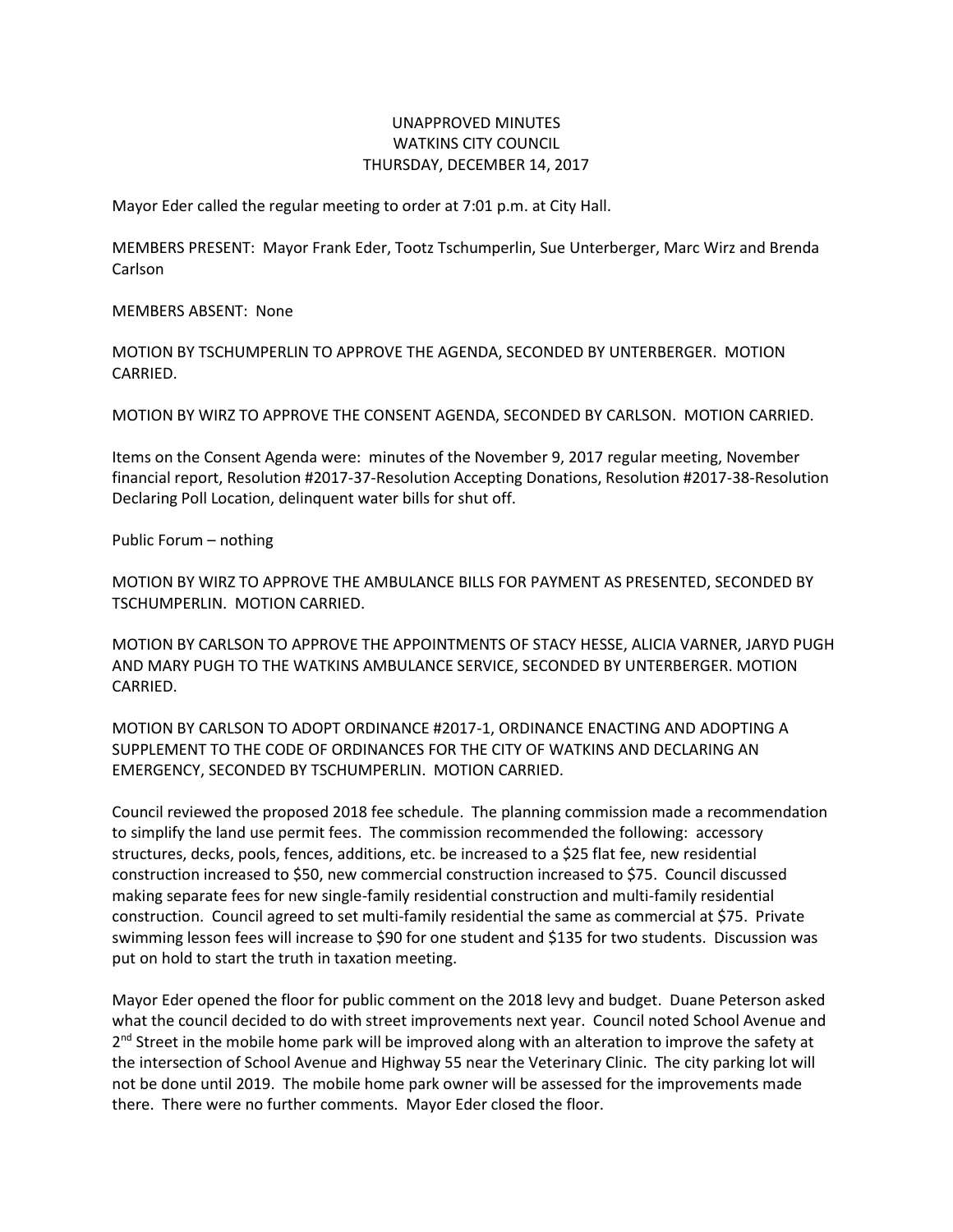## MOTION WAS MADE BY WIRZ TO ADOPT RESOLUTION #2017-39, RESOLUTION ADOPTING 2018 FINAL LEVY, SECONDED BY TSCHUMPERLIN. MOTION CARRIED.

## RESOLUTION #2017-39 CITY OF WATKINS MEEKER COUNTY, MINNESOTA RESOLUTION ADOPTING FINAL TAX LEVY, COLLECTIBLE IN 2018

Be it resolved by the city council of the City of Watkins, Meeker County, Minnesota, that the following sums of money be levied for the current year, collectible in 2018, upon the taxable property in the City of Watkins, for the following purposes:

| General Fund                                                                                                                           | \$315,231.00 |
|----------------------------------------------------------------------------------------------------------------------------------------|--------------|
| Economic Development Tax Abatement-Mies Outland                                                                                        | \$25,000.00  |
| Economic Development Tax Abatement-Hilltop Health Care Center                                                                          | \$19,170.00  |
| Economic Development Authority Fund                                                                                                    | \$20,000.00  |
| \$4,725,000 G.O. Refunding Bonds, Series 2013A                                                                                         | \$165,200.00 |
| The city clerk is hereby instructed to transmit a certified copy of this resolution to the county auditor of Meeker County, Minnesota. |              |
| This foregoing resolution was adopted this $14th$ day of December 2017 on a motion by Councilor<br>seconded by                         |              |
| Councilor Motion carried.                                                                                                              |              |
| ATTEST: (SEAL)                                                                                                                         |              |
|                                                                                                                                        |              |

Frank Eder, Mayor Debra S. Kramer, Clerk

MOTION BY UNTERBERGER TO ADOPT RESOLUTION #2017-40, RESOLUTION ADOPTING 2018 FINAL BUDGET, SECONDED BY CARLSON. MOTION CARRIED.

Council continued with the Fee Schedule and approved increasing the special meeting fee for the EDA to \$250. Fees added to the schedule included a fee for 1-day Consumption and Display permits, fees for peddlers and transient merchants, public works staff time, hydrant connection fee, hydrant bulk water and others.

MOTION BY CARLSON TO ADOPT ORDINANCE #2017-2, ORDINANCE ADOPTING 2018 FEE SCHEDULE WITH CHANGES AS DISCUSSED, SECONDED BY TSCHUMPERLIN. MOTION CARRIED.

MOTION BY UNTERBERGER TO ACCEPT THE MEEKER COUNTY SHERIFF'S REPORT, SECONDED BY WIRZ. MOTION CARRIED.

Council reviewed the joint powers agreement between the city and the baseball association that was done in 2014. Discussion followed. This is an agreement between the city and the baseball association. The lease between the city and school district is a separate document and doesn't have any bearing on the joint powers agreement. Council agreed to stay with 2 current council members on the board. A representative from the baseball association shall attend city council meetings quarterly. When preparing to host a state amateur baseball tournament someone shall attend monthly. Any work or improvements at the park that exceed \$5,000 shall need prior approval of the city council. Mayor Eder will be attending a meeting with the association next week and will present the revised agreement for their approval.

MOTION BY CARLSON TO APPROVE THE AGREEMENT WITH THE ABOVE CHANGES AND SUBMIT TO THE BASEBALL ASSOCIATION, SECONDED BY TSCHUMPERLIN. MOTION CARRIED.

BerganKDV audit engagement letter was reviewed. Audit fees for 2017: \$14,450; 2018: \$14,700; 2019: \$14,950.